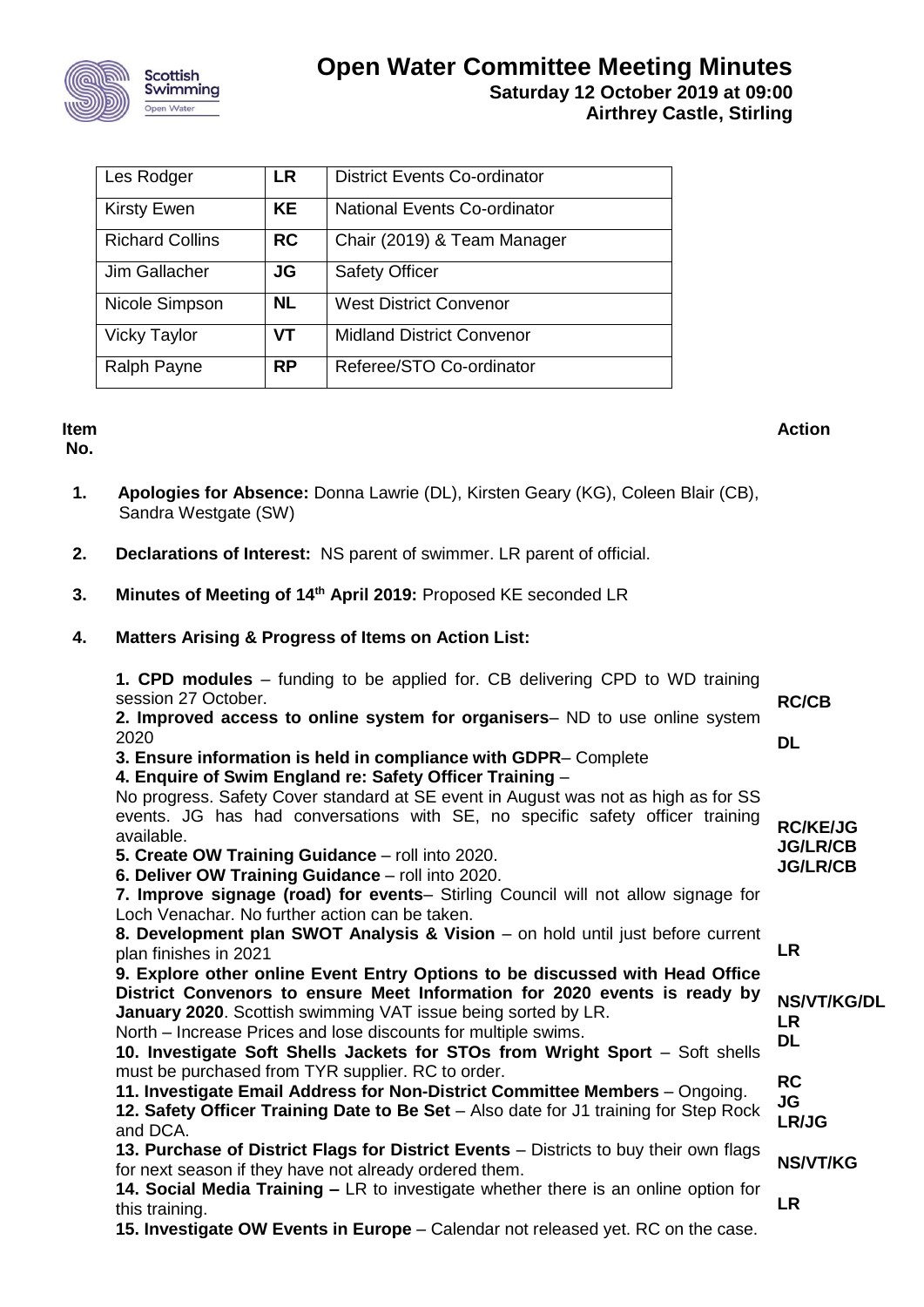#### **5. Correspondence**

None brought forward at this point in the meeting (see **12)**.

#### **6. Team Squad Camp Cyprus**

Cyprus camp was cancelled due to Thomas Cook's bankruptcy. RC currently working to recover full refund and will meet with SS office. Money will be reimbursed to Districts and Swimmers. RC looking at alternative European OW events taking place in May/June/July 2020. **RC**

## **7. Governance**

It was agreed that the current Event guidance would be updated to provide swimmers with information on what to expect at registration at a SS event e.g. nails check (see **12**). **LR**

#### **8. Development Plan**

It was agreed that there was currently no need for a formal development plan review, and that any development ideas could be considered throughout the season, ready to add to the 2021 plan.

#### **9. Committee Structure 2020**

RC's three roles of Chairman, TM and Head Coach were discussed. It was agreed that a Head Coach role was not really required at the present time (coaches can be co-opted if needed) and that the current committee structure should stay in place. KE informed the meeting that the ND is running an OWUK CC Level 2 course in their district. KE to keep the committee updated.

District Convenors to recruit/refresh OW committees if possible, to help share the workload and assist with succession planning (and involve YVP if poss.).

The possibility of adding a safety module to compliment the STO qualification was discussed. RC is happy to review content. **RC**

#### **10. Nomination for Specialist Committee Positions 2020**

The following positions were nominated: Chairman – Richard Collins District Events Coordinator – Les Rodger Safety Officer – Jim Gallacher National Events Coordinator – Kirsty Ewen STO Co-ordinator – Ralph Payne Head Coach – position removed TM – Richard Collins (KE happy to help) Co-opt – Sandra Westgate

#### **11. Review of District Events 2019**

*East* - LR gave an overview of the ED post-event survey citing that 93% of respondents awarded the event 3 or 4 stars. It was agreed that it would be great if a standard questionnaire could be developed to go out after every 2020 OW event.

**KG/LR**

*Midland* – event ran well.

*North* – event ran well, entries to go online for 2020.

*West* – it was requested that some of the prizes are handed out at a lunchtime ceremony to cut time at the end of the day and allow swimmers to leave when finished. Prizes could be handed by volunteers once results received. It was agreed

**NS/KG/VT/ DL**

**KE**

**LR**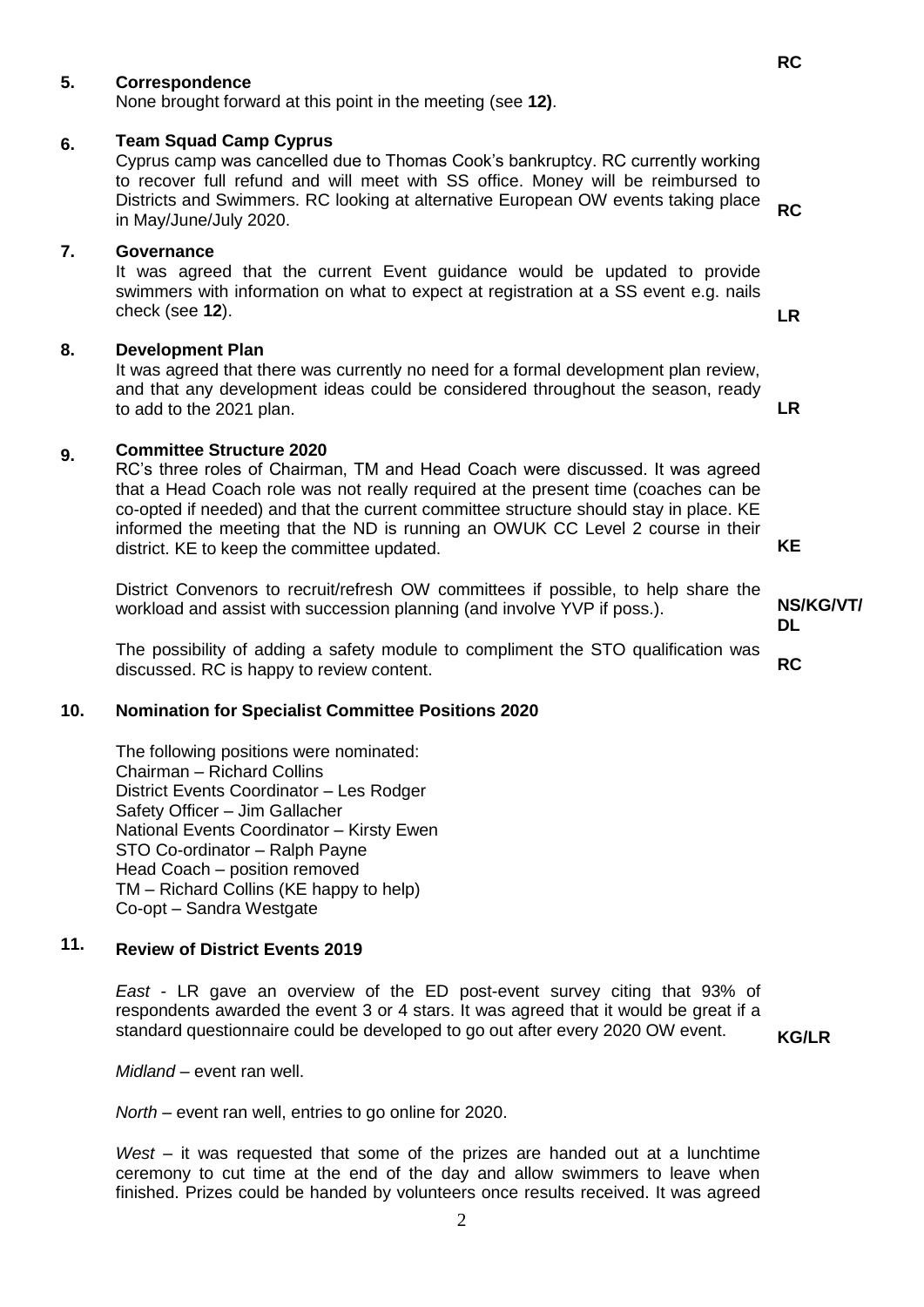that WDOW should consider moving to a more central location to facilitate access for competitors and safety crew.

General – It was agreed that the Meet organiser should be introduced at the beginning of the briefing sessions to identify them to the swimmers/attendees.

**KE**

*SNOWS* – Two masters swimmers have requested that an extra age category be incorporated at the higher end, KE will introduce next year. SNOWs has now outgrown Loch Venachar as a venue. The challenge event didn't attract many entries.

*Challenge Events* – SNOWs will still run a challenge event. Other districts can run their shorter distance non-grand prix events as full district events.

*Safety* – It was noted that at a couple of events there were more kayakers than required. Cammy Clark was SO at West District. Kayakers are setting up their own club because they will be attending other OW events as well as SS Grand Prix events. It was noted that a swimmer in the 10km in 18 degree water became hypothermic whilst wearing a wetsuit and was unable to put up their hand. JG suggested that dates are given to first aid suppliers early in 2020 to ensure that bookings are secured. **JG**

**LR/RP**

Officials – More volunteers to train as OW officials are needed. Step Rock ASC want to run a course. Dates need to be agreed for courses in all districts.

### **12. Plans for 2020**

*Entry system* - All districts to use SS's Azolve entry system.

*SNOWS* - SNOWs has outgrown Loch Venachar and will be re-located to Lochore Meadows in 2020. Briefings in Lochore Meadows cafe will require a microphone and the 10km will include a feeding station (add details to meet information). SNOWs will now become the last event in the SS OW Grand Prix calendar, and trophies and cheques will be presented at the event. It was agreed that this event should be rebranded as the: Scottish Open Water Cup. Removing the Challenge event and moving relays to Sunday were considered. Fees to stay the same

RC discussed the appetite for a British Championships. Swim Wales are interested in hosting this event but want to run it as a mass participation event. It was agreed that with the relocation of SNOWS for 2020, it would be possible for it to become a profile event ready to potentially host the British OW Championships in 2021 (funded by British Swimming). This event could potentially attract more overseas competitors. RC to contact Ewan at British Swimming to discuss further.

**RC**

**DL/CB/JG**

**NS/KE**

*District Events including Swim England Qualifier* – East District to remain at Lochore Meadows and will include the 200m events. Midland District to remain at Monikie Country Park and will continue to be the Swim England qualifier. North District is considering Loch Insh as a new venue because the event has outgrown Loch Morlich. West District will re-locate to Loch Venachar so that the event is more central. NS to liaise with KE to get contacts for the sailing club and accommodation.

*Challenge events* – there will be no District challenge events in 2020, all shorter events will be full district events.

*Kit* – RC informed the meeting that Fiona Rodger had written to resign from her position of managing the competitors' numbered hats for every District event from 2021. Fiona stated that she would be happy to continue with this role for SNOWs, but would like each District Convenor to take responsibility for assigning the hats and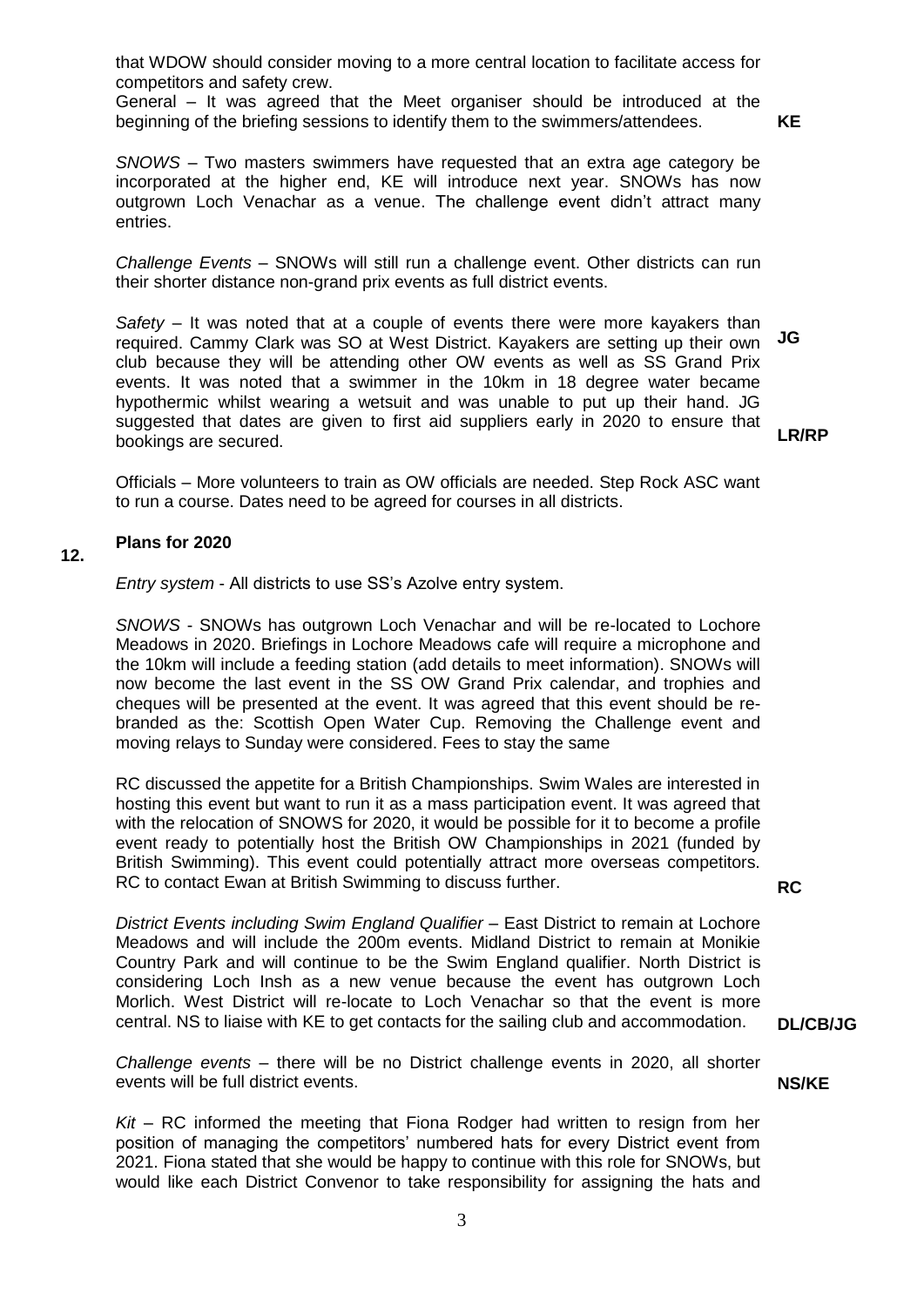managing their distribution and collection at their event.

RC proposed that rather than each District purchasing its own set of hats, that each District convenor should collect the hats in, dry them and pass them on to the next District event. There would still be a separate hats for SNOWs. He suggested that the bin bags still be purchased centrally, but that there would need to be an increase in the annual District fee to cover costs of bin bags, markers and replacement caps. LR to ask Fiona whether she would still be willing to produce the laminated entrants' lists. LR to check with Fiona how many pens, caps and bags would need to purchased for each season and request that she attends a committee meeting prior to the start of the season to brief the convenors.

RC to arrange purchase of a thank you gift from the committee and ensure that it is presented to Fiona.

*Dates for 2020 Events (provisional):* East District – 23 May 2020, Lochore Meadows Midland District –  $13<sup>th</sup>$  June 2020, Monikie North District – 4 July 2020, Loch Insh? West District – 15 August 2020, Loch Venachar SNOWs - 29/30<sup>th</sup> August 2020, Lochore Meadows

*Team/Squad* – Cyprus camp was cancelled. RC suggested holding a pool-based training day in Jan/Feb 2020 at Rosyth for 25-30 swimmers. The day would include land training and educational sessions. RC is currently in discussions with the facility to arrange a potential date.

**RC**

**RC**

**RC/NS/JG**

**LR**

**RC**

RC would like to increase the numbers of Scottish swimmers participating in Majorca BEST Fest 2020 and take more support staff. RC to discuss possibilities with Ally Whike.

*Kit* – JG had a small list of items to be purchased for 2020 season. NS to retrieve the box of carabiners from Loch Ken. RC to confirm costs and secure budget for purchasing electronic timing gantry.

*Safety* – Kayakers are forming their own club. It was raised that a substantial cash payment was being handed out to the paddlers at each event, and that once the club is up and running that it would be preferable for the kayaking club to officially invoice the organiser of each event. JG to speak to kayakers re: ensuring that those assisting at SS events are of a Scottish Canoeing Association 2 star rating standard minimum. **JG**

The PVG status of Safety Officer, RLSS operatives and other event helpers was raised. KE to speak to Lindsay Booth at SS to discover whether which event volunteers require to be checked, and potentially invite her to brief the committee at the next meeting. **KE**

*Officials* – LR raised the suggestion of splitting OWTK from OWJ1 qualification. This was discussed and it was agreed that this could attract more volunteers but OWJ1 and OWJ2 should remain as separate qualifications.

#### **13. Dates for Committee Meetings 2020**

1 February, 2020 – Stirling 25 April, 2020 – Stirling 3 July, 2020 – Loch Insh? 12 September – Stirling